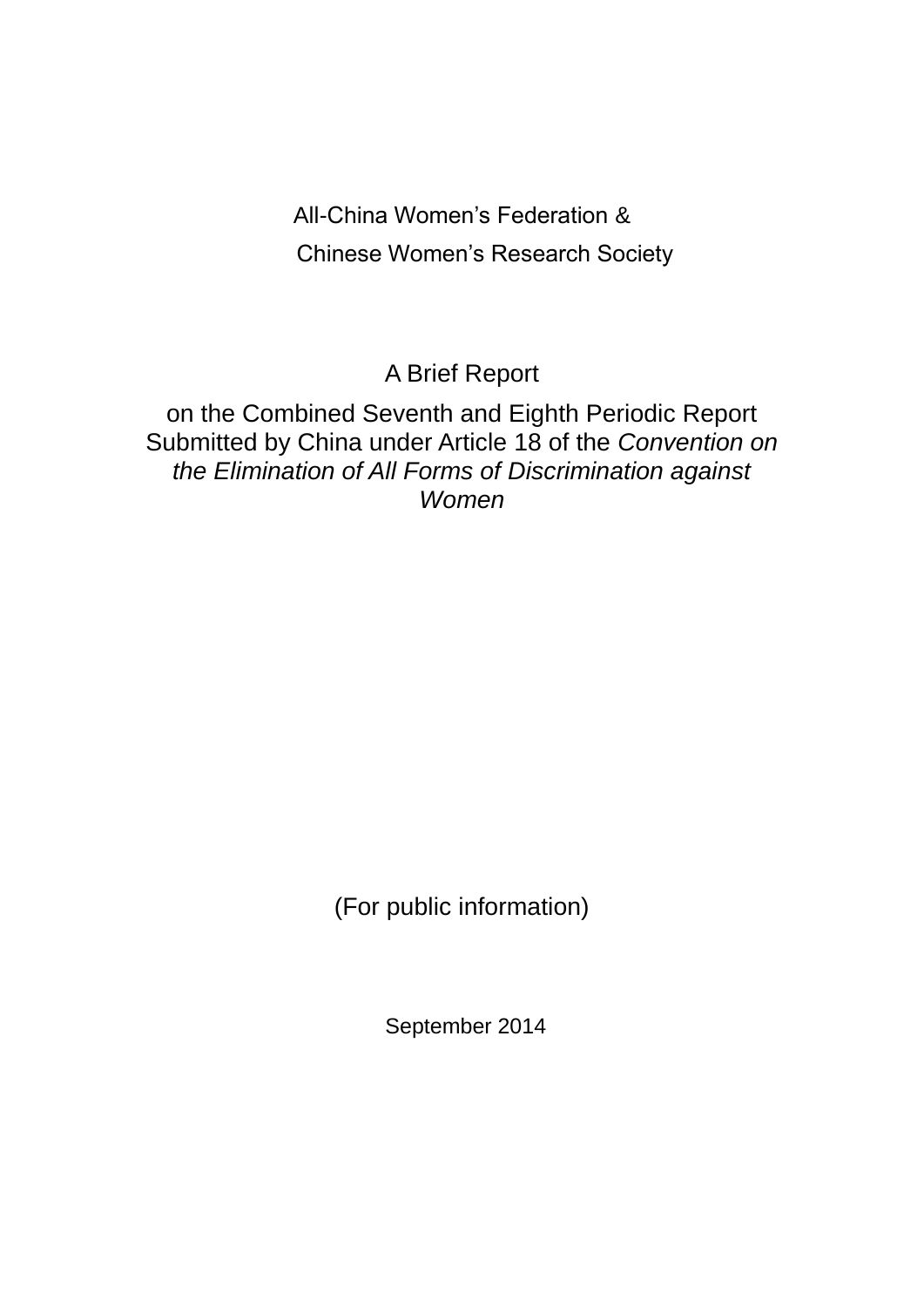## A Brief Report

## on the Combined Seventh and Eighth Periodic Report Submitted by China under Article 18 of the *Convention on the Elimination of All Forms of Discrimination against Women*

All-China Women's Federation

Chinese Women's Research Society

1. The report draws from inspirations and cites concerns of Chinese women's NGOs to examine the progress of the implementation of CEDAW in China, analyze challenges in the concerned areas and put forward constructive recommendations. It refers chiefly with the *Concluding comments of the Committee on the Elimination of Discrimination against Women: China* (CEDAW/C/CHN/CO/6) developed after the CEDAW Committee's deliberation on the combined fifth and sixth periodic reports of China (CEDAW/C/CHN/5-6 and Add.1 and 2) at its 743rd and 744th meetings on August 2006.

2. China has taken a series of actions regarding defining discrimination and introducing laws and policy measures to eliminate discrimination against women, which has contributed to the applicable CEDAW in China. The efforts mainly includes further improving the legal system to protect women's rights, mainstreaming a gender perspective in law enforcement and justice administration, keeping abreast of the progress of women in national policies and programs, enhancing the national mechanism to guarantee women's social status, fostering the gender-disaggregated statistics, and so on. However, obstacles remain in this area, such as unavailability of an operational definition of discrimination in existing laws and policies and lack of gender-related knowledge across policy makers and judiciary officials. Our recommendation is to strengthen analysis and evaluation of the laws and policies as well as their application from the perspective of gender equality, redouble training efforts for the legislative, judicial and law enforcement personnel, enhance gender-disaggregated statistics, and consolidate the national mechanism to guarantee women's social status.

3. To avoid stereotyped roles for men and women, China has developed a number of regulations and policies in favor of the elimination of gender discrimination across media. Above all, a special action was initiated to control the unbalanced sex ratio at birth arising from the son-preference convention. The government has entered a multilateral cooperation with the women's federations, international agencies and schools, etc., to carry out diverse campaigns for gender awareness and education, such as introducing combating gender discrimination in school curriculum and teaching. Nevertheless, there is still a serious gender bias across the mass media, calling for an urgent wipeout of gender stereotypes from textbooks. We suggest well-established mechanisms and enhanced publicity for gender equality across the media should be stressed, with financial and technical support provided to ensure more women's access to public information and resources. Public opinion with a gender perspective should be encouraged, coupled with corrections to the gender stereotypes in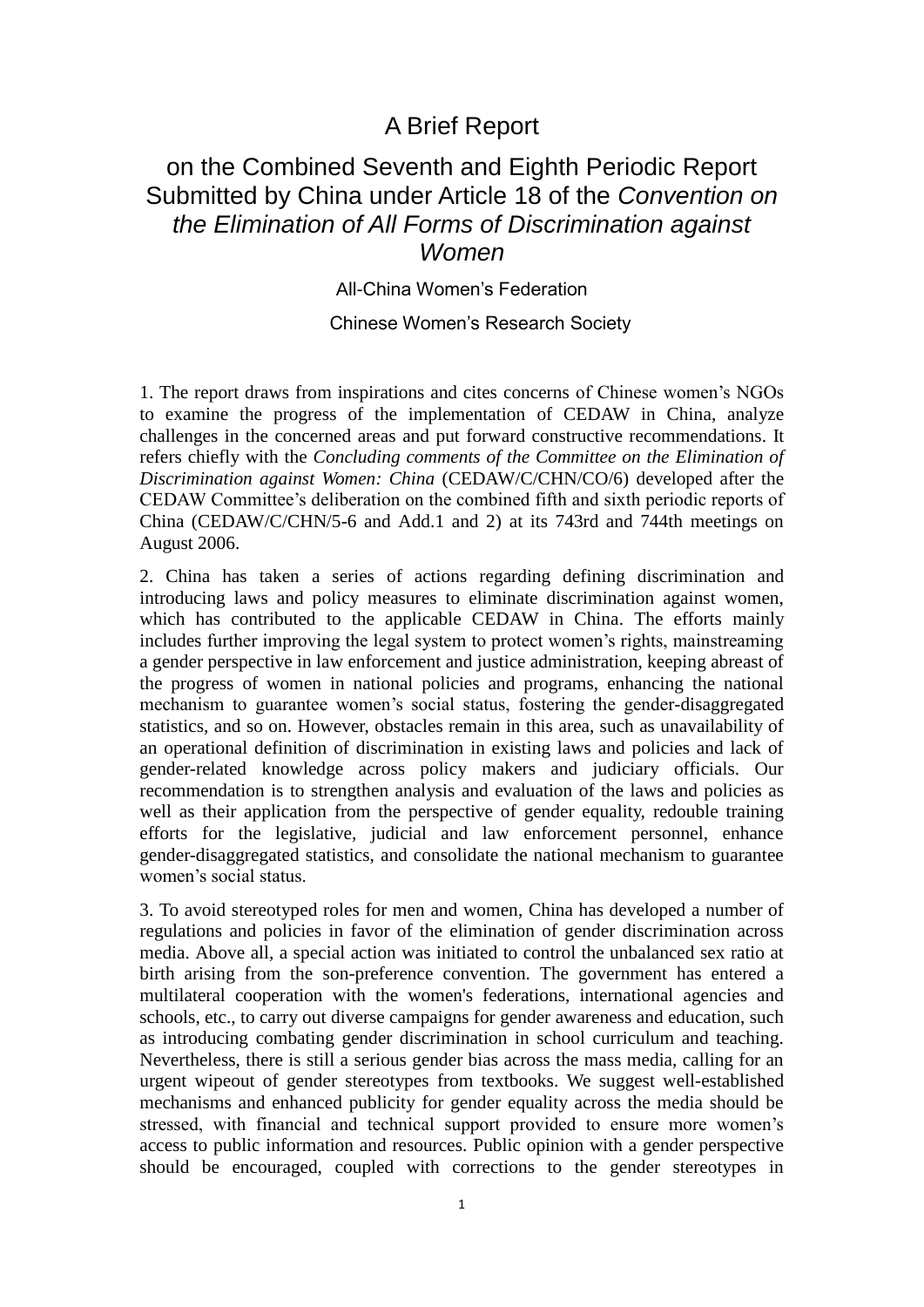#### textbooks.

4. Great progress has been made in laws and policies related to combating trafficking in women and children and forced prostitution in China, with increased efforts in trafficking crackdown and victim relief as well as in gender-based statistics and information dissemination, where attention has been paid to the rights and rehabilitation of women forced into prostitution. However, given the ever-changing situation of trafficking in women and forced prostitution, we need to make the related legal provisions more relevant, do a better job in preventing and combating crimes in this regard while rescuing and restoring victim women, continue to train the police officers responsible for anti-trafficking and prostitution regarding human rights and gender awareness, strengthen gender-related research and statistical work, and further cooperate with non-governmental organizations.

5. In the development of temporary special measures to propel gender equality in political and public life, regulations and policies have been promulgated to spell out the proportion of women engaged in politics. Cooperation among women's organizations in training contributes to strengthen women's leadership and improve their capabilities. However, deficiencies and challenges remain in women's participation in political and public life, mainly reflected in the under-representation of women engaged in political decision making, female leaders serving in principal and other backbone positions outnumbered by male leaders, and inadequate public awareness of the importance of women's political and public engagement. We recommend further improving legislation towards more systematic and operational regulations and policies, prescribing a certain proportion of women representatives in politics and all levels of leadership and diplomatic posts and establishing a long-term mechanism for women's political engagement, raising public awareness of the importance of women's participation in political and public life to create a favorable social environment for women to engage in politics, and reinforcing the capacity building of women leaders.

6. To safeguard women's right to education, the Chinese government has developed relevant educational policies and regulations to increase financial investment in education and promote all levels of education and training sessions for women. These efforts have further narrowed the education gap between males and females, increased women's access to education and training significantly, which have resulted in improved quality and level of education for women. But there are still some challenges such as failure to fully practice the principle of gender equality in practical work, the regional imbalance regarding the development of girls' education, the unsecured right to education among migrants girls in cities and left-behind girls in rural areas, and the insufficient opportunities for women to receive lifelong education and vocational training. Therefore, we recommend launching specific policies and programs targeted at practical problems confronting women's education at this stage to fully protect their right to education, helping women out from the disadvantaged situation in lifelong and vocational education, promoting women's studies and establishing academic discipline.

7. China has made progress in increasing women's employment opportunities and safeguarding their employment rights, with a series of laws, regulations and policies enacted and mechanisms initiated to promote employment equity. In addition, various types of job training and assistance have been provided for different groups of women. Nonetheless, problems remain: many relevant laws and policies are neither adequately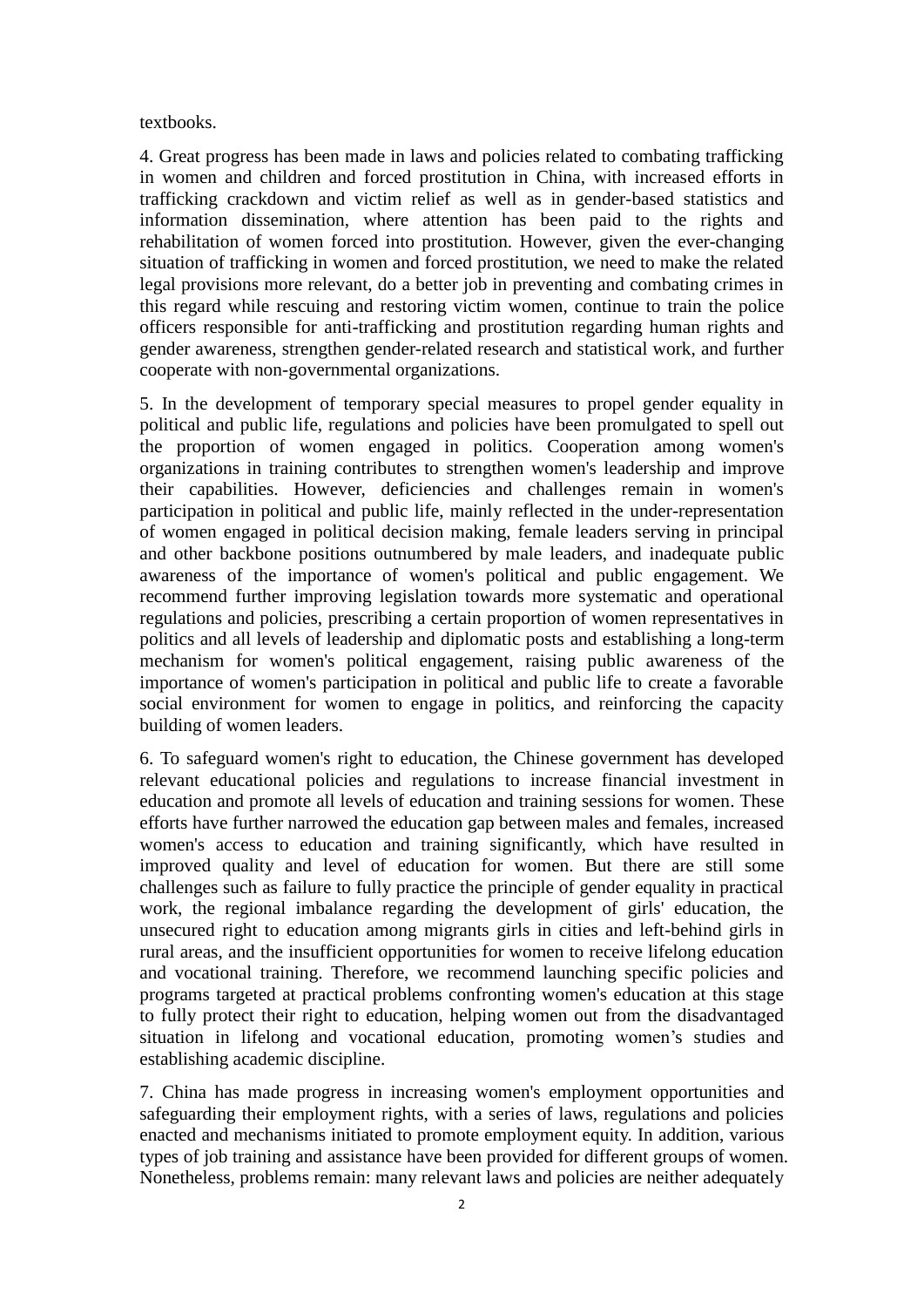gender-sensitive nor practical to execute; gender segregation in occupation still exists in employment; income gap between men and women is too large to be ignored; labor protection regulations for female workers were misused at some point which tends to deprive women of some employment opportunities; the social security net barely covers the female-dominated informal employment sectors; and differences in the retirement age for men and women remain. We recommend a modification of the laws, regulations and policies concerning labor protection and clarification of the definition of gender-based discrimination in employment. We call for introducing legal frameworks to combat such discrimination, strengthening publicity for the *International Labour Convention*, and altering the flawed perception of gender across decision makers at all levels.

8. The Chinese government has provided more effective legal and policy support for women's health by incorporating the issue into its national plan for economic and social development as one of the priorities, with a series of related measures and actions adopted. Close cooperation on women's health research and intervention has been forged between the government, women's federations, NGOs and international agencies for effective improvement of women's health. However, women's health condition and access to healthcare services differ greatly across regions and populations as well as between urban and rural areas, in particular, migrant women lack access to the health services. Besides, women's mental health care provisions are in short supply, female AIDS/STD infections keep on increasing, and the unbalanced sex ratio at birth has not been satisfactorily addressed. We recommend ameliorating laws and policies to promote women's health on a constant basis, further integrating a gender perspective into the government's public health decision-making, strengthening gender-disaggregated statistics, enhancing measures and actions in each department to provide people-oriented, care-centered health services, mobilizing community efforts and conducting publicity campaigns to create a favorable environment for women's healthcare.

9. To advance the development of rural women, the Chinese government has safeguarded rural women's land rights and interests through the development of laws and policy measures. Funds and projects as well as training and education have been delivered to support rural women's access to science and technology, enabling their entrepreneurship to shake off poverty. Rural women's participation in politics has been propelled via temporary quota requirements for women entering village committees, training sessions, support networks and other means. Health services have been offered to rural women, and communication and advocacy efforts have been redoubled. However, the development of rural women is still challenged in many ways. Currently in rural areas, above all, women's land rights and interests are infringed; women's income and engagement in non-farm employment are still outnumbered by men; and the proportion of women engaged in political decision making cannot be fully ensured. Besides, rural women's education is still lower than that of rural men and urban women, while prenatal care and hospital delivery rate among women in rural areas is also less than that of women in urban areas. We recommend taking effective measures to ensure rural women of their land rights and interests, generating more job and training opportunities for them, strictly following the quota provisions for women's political representation, enhancing capacity building for rural women and launching targeted public advocacy to create a favorable social and cultural environment for rural women's political presence. In fields of economic production, public life and public services in rural areas, further attention should be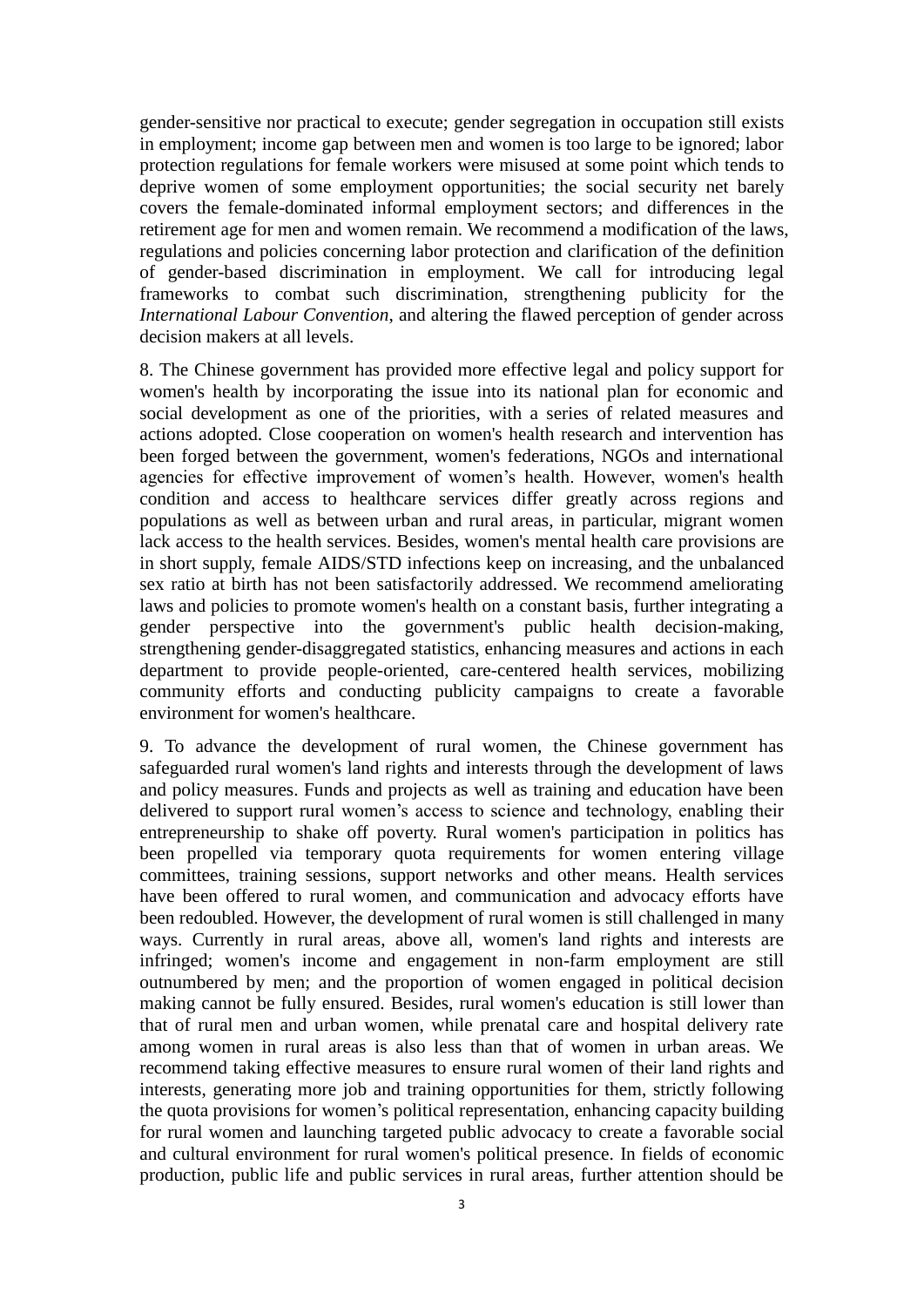paid to the needs of women left behind in village whose husbands have migrated out into cities for livelihoods. We call for increased efforts to support their well-being regarding education, health and social security.

10. The Chinese government has been successful in combating violence against women, reflected in the progress in legislation on anti-domestic violence, sexual harassment and rape, etc., where specific legislation against domestic violence has been incorporated into the state-level legislation agenda. Furthermore, relief measures have been intensified for battered women and the relevant authorities have strengthened cooperation with NGOs, proving fruitful in terms of research, advocacy, training, assistance and so on. But there are still some problems, including the prevalence of domestic violence, rape, sexual harassment and other types of gender-based violence, the public awareness of gender violence negatively affected by the traditional gender culture and double moral standards, inadequate intervention and rescue mechanisms, etc. Therefore, we call for the launch of specific measures as soon as possible to prevent and curb violence against women, with compensation introduced for victims who have been mentally abused. We call for great importance attached to sexual harassment, especially in the workplace.

11. The Chinese government has made great efforts in protecting the rights of migrant women, mainly reflected in the emphasis on the development of domestic service, an informal sector whereby the majority of migrant women concentrate. Meantime, the government has improved labor and social security policies for migrant women in general. In respect of health and safety, women's health care services have been consolidated through legislation, education and publicity, with occupational health as a priority. Although a preliminary social security net to safeguard women's rights has taken shape in China, migrant women are still facing some problems and challenges under the urban-rural dual structure where mechanisms for social security and rights protection are far from well-established. Main challenges include: Women are outperformed by men in employment rate and occupation level, and are subject to a more unstable income; migrant women lack access to healthcare resources, whose occupational disease prevention and control is therefore not satisfactory, added by inadequate compensation and rescue for occupational injuries; migrant women are not well-engaged socially or politically at either their domicile or their workplace in the recipient city; and their needs for public services, such as their children's education, living conditions and so on, have not been fulfilled. For this reason, we recommend that the government promoting the employment of migrant women and improving the social security systems, paying attention to their health and safety while safeguarding their right to social and political engagement.

To conclude, China has been devoted to addressing the biggest concerns on women's rights and interests throughout the CEDAW implementation process. NGOs have been actively advocating and urging policy changes and facilitating women's rights protection and their development, with good results achieved. However, gaps still exist and challenges remain daunting, requiring the government and NGOs to work together more closely for further progress in CEDAW enforcement in China.